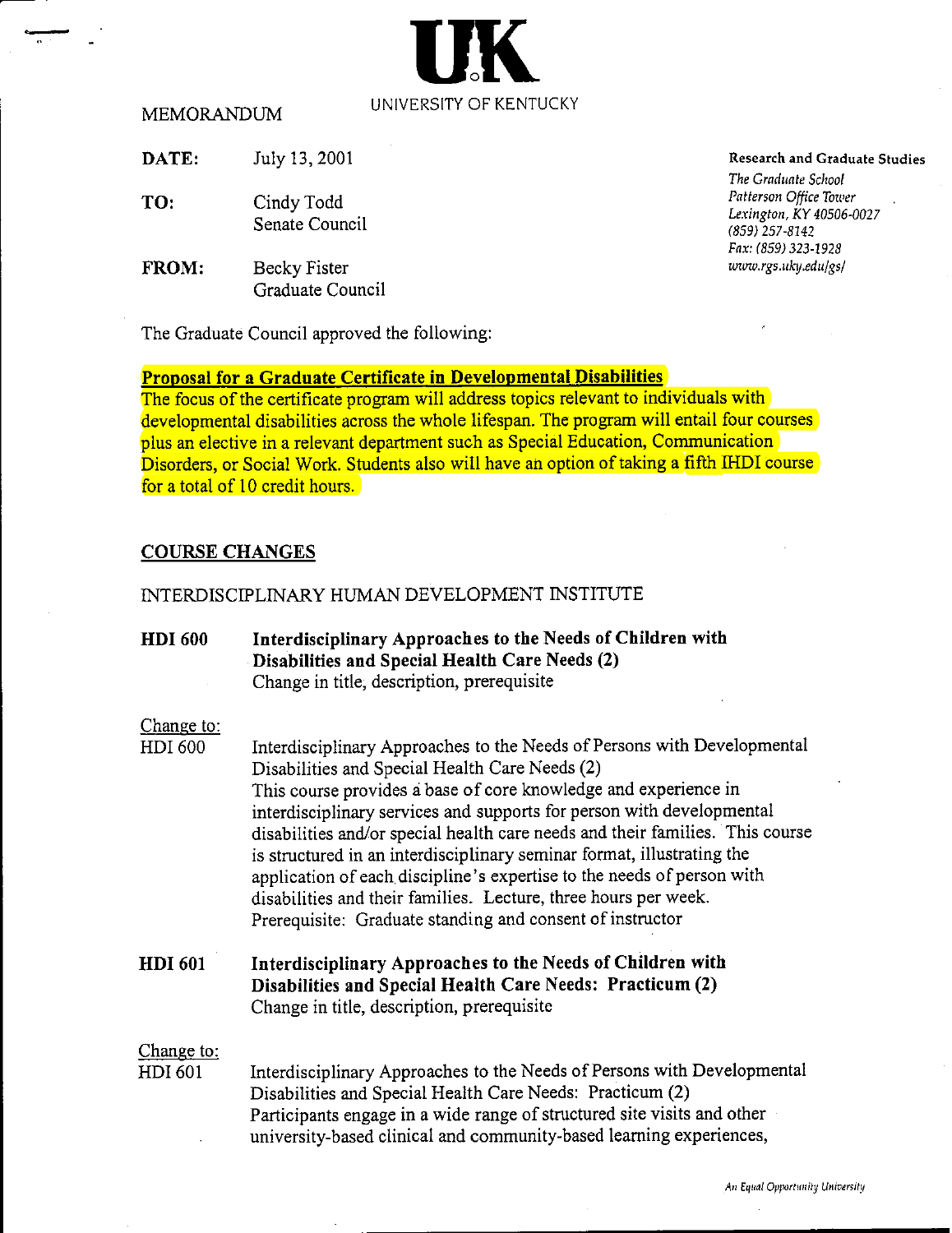related to services and supports for persons with developmental disabilities and/or special health care needs and their families. Lecture, one hour; Laboratory, eight hours per week. Prerequisite: Graduate standing and consent of instructor

HDI 602 **Interdisciplinary Supports (2)** Change in description, prerequisite

### Change to: HDI 602

Interdisciplinary Supports (2)

This course will build on the disciplinary clinical competence of participating students and enhance their knowledge and skills related to specific issues regarding the needs of persons with developmental disabilities and other special health care needs. Topics covered include: Epidemiology, Prevention of Developmental Disabilities, Micro Environment, Early Childhood, School Age and Adult Issues, Cultural Diversity, the Rural and Underserved Population, Politics, Law and Health Care Reform Issues and Advocacy. Lecture, three hours per week. Prerequisite: Graduate standing and consent of instructor

#### **HDI 603 Interdisciplinary Supports Practicum (2)**

Change in description, prerequisite

# Change to:

HDI 603 Interdisciplinary Supports Practicum (2) The course will include practica experiences in interdisciplinary assessments and/or activities, as well as a long-term individualized student practicum. The practicum seminars will focus upon problem-solving strategies in providing high quality supports to persons with developmental disabilities and their families. Lecture, one hour every two weeks; laboratory, eight hours per week. Prerequisite: Graduate standing and consent of instructor.

#### **HDI 604** Interdisciplinary Leadership Seminar (2)

Change in description, prerequisite

## Change to:

HDI 604

Interdisciplinary Leadership Seminar (2)

This course will provide a base of core knowledge and experiences in leadership, systems change, strategic planning, proposal development, group facilitation, conflict resolution, and interagency collaboration principles and strategies. These topical areas effectively represent key functions for those who would assume leadership roles in promoting inclusive community supports for person with developmental disabilities and their families. The course will utilize faculty and Institute staff from a wide range of disciplines. Lecture, three hours per week. Prerequisite: Graduate standing and consent of instructor